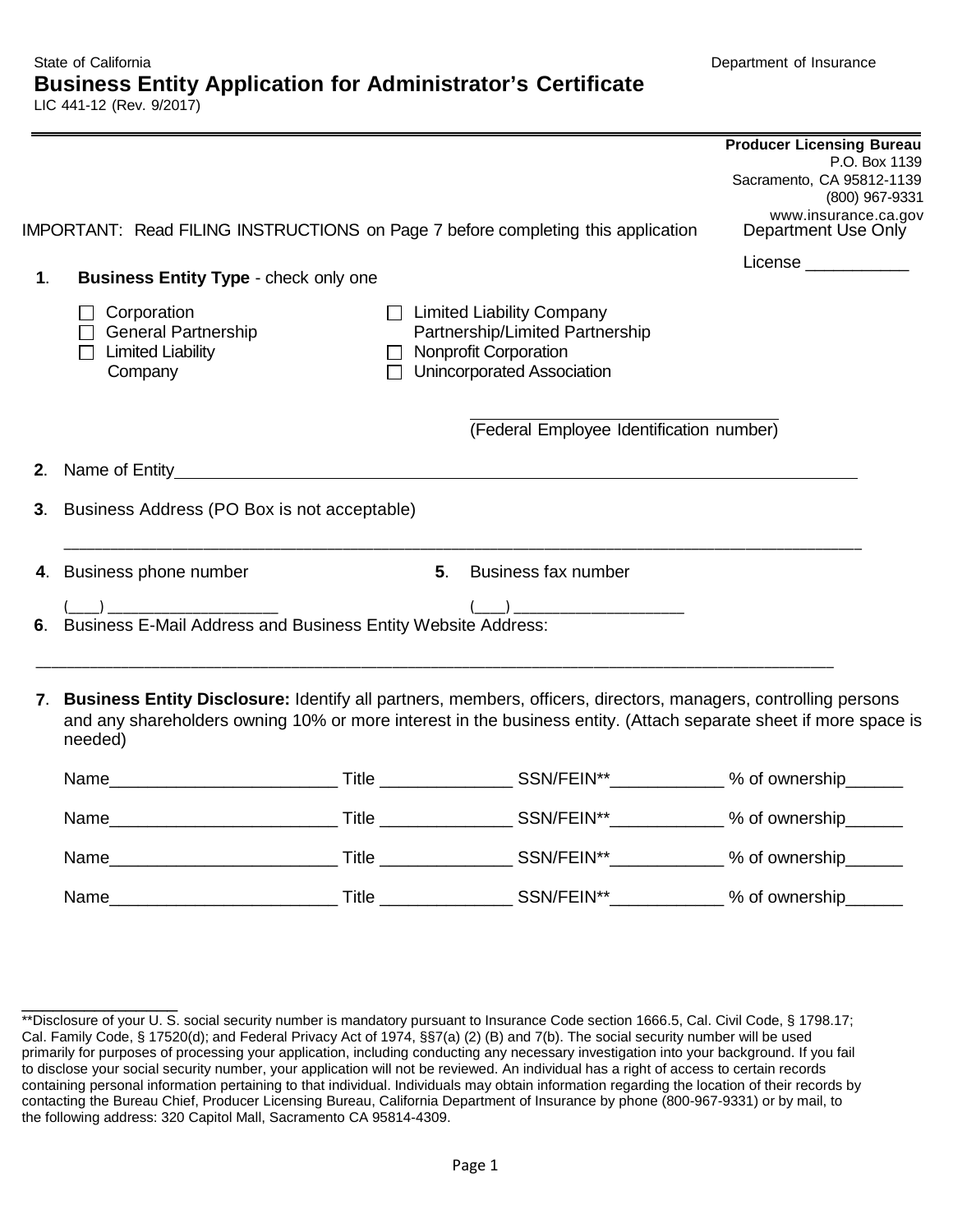8. **Controlling Person(s):** (Attach separate sheet if more space is needed)

 A "Controlling Person" as defined in section 1668.5 (b) is the following: If you are listing an individual, corporation, partnership, limited liability company, limited partnership, holding company or trust in section #4, then you must identify the Controlling Person or Persons, including the president, chief executive officer, chairman of the board, those people that own 10% or more of the stock and any other person who directly or indirectly possess the power to control the affairs of the business entity.

| Name | Гitle        | SSN/FEIN** | % of ownership |
|------|--------------|------------|----------------|
| Name | Γitle⊹       | SSN/FEIN** | % of ownership |
| Name | <b>Title</b> | SSN/FEIN** | % of ownership |
| Name | Title        | SSN/FEIN** | % of ownership |

 **9**. **If Entity is an Organization** (Corporation, General Partnership, Limited Liability Company, Limited Liability Partnership/Limited Partnership, Non-Profit Corporation, or Unincorporated Association), give name and social security numbers of all natural persons who will transact business under the Certificate of Registration. Show relationship of each to the organization (i.e., general partner or employee of partnership; officer or employee of corporation). Attach extra sheet if more space is required.

| Name | SSN/FEIN** |  |  |
|------|------------|--|--|
|      |            |  |  |
| Name | SSN/FEIN** |  |  |

**10**. Are you now, or have you ever been, licensed to transact any type of insurance in this state, or in any other state, or in any province of Canada.

 $\Box$  Yes  $\Box$ TNo

\_\_\_\_\_\_\_\_\_\_\_\_\_\_\_\_

**11**. If your answer to question 10 is "yes", supply the following information (attach extra sheet if necessary).

| Type of | State or<br>Dates |      | Is license now in force? |           |
|---------|-------------------|------|--------------------------|-----------|
| License | Province          | From | Yes                      | <b>No</b> |
|         |                   |      |                          |           |

 \*\*Disclosure of your U. S. social security number is mandatory pursuant to Insurance Code section 1666.5, Cal. Civil Code, § 1798.17; to disclose your social security number, your application will not be reviewed. An individual has a right of access to certain records Cal. Family Code, § 17520(d); and Federal Privacy Act of 1974, §§7(a) (2) (B) and 7(b). The social security number will be used primarily for purposes of processing your application, including conducting any necessary investigation into your background. If you fail containing personal information pertaining to that individual. Individuals may obtain information regarding the location of their records by contacting the Bureau Chief, Producer Licensing Bureau, California Department of Insurance by phone (800-967-9331) or by mail, to the following address: 320 Capitol Mall, Sacramento CA 95814-4309.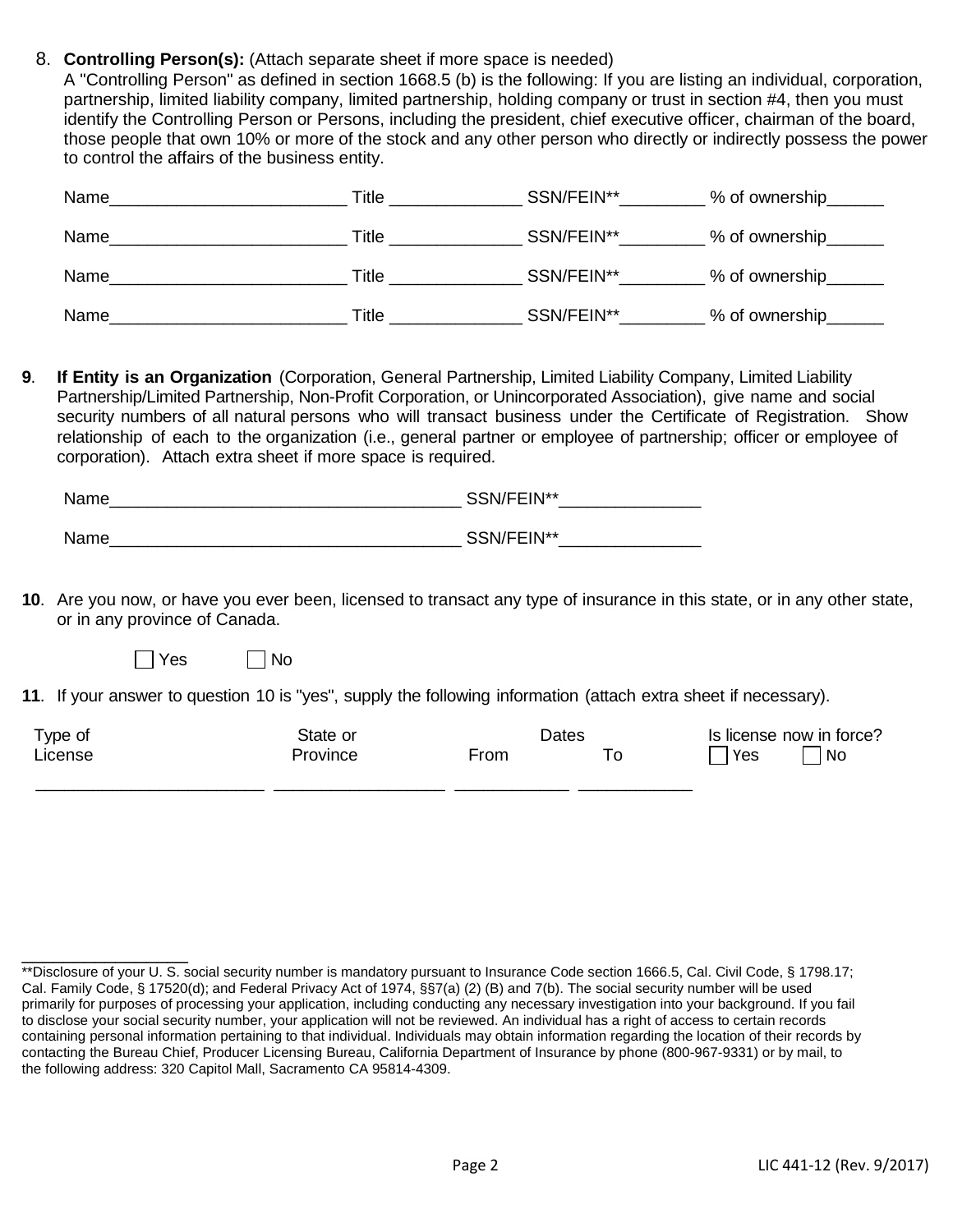## **Background Questions**

 If your fail to fully disclose any information that is required or if you make a false statement, your application may be denied.

Federal law (18 U.S.C. 1033) prohibits anyone who has been convicted of a felony involving dishonesty or a breach of trust or who has been convicted of **any** violation of 18 U.S.C. 1033 and 1034 from engaging in the business of insurance unless they have obtained the written consent of the Insurance Commissioner. It is a violation of this statute to engage in the business of insurance without the Commissioner's written consent. Further, it is a criminal offense for any person to willfully employ, or willfully permit, such "prohibited persons" to engage in the business of insurance without the required written consent.

 agent, solicitor, broker, consultant, third party administrator, managing general agent, or subcontractor representing A "Prohibited Person" may be an officer, director or employee of an insurance agency or an insurance company, an an insurance agency or insurance company who engages in or transacts the business of insurance. If you have a "Prohibited Person" in your organization that meets this criteria and has been convicted of a felony involving dishonesty or a breach of trust or a violation of 18 U.S.C. 1033 and 1034, then the "Prohibited Person" must obtain written consent **prior to filing this application.** 

 **FROM THE COMMISSIONER.** If they have received consent, a copy of their consent letter must be attached to this home state. Instructions to apply for the written consent are available on the CDI's Web site at www.insurance.ca.gov **DO NOT SUBMIT THIS APPLICATION UNTIL THE PROHIBITED PERSON HAS FILED FOR WRITTEN CONSENT**  application. If you are applying for a non-resident license, attach a copy of the written consent letter issued by their

**12.** Has the business entity or any of its partners, members, controlling persons, officers,  $\Box$  Yes  $\Box$  No directors, managers, or any shareholders owning 10% or more interest in the business entity, ever been convicted of, or is the business entity or, any partner, member, controlling person officer, director, manager or any shareholders owning 10% or more interest in the business entity currently charged with, committing a crime, whether or not adjudication was withheld?

 misdemeanor including driving offenses such as, but not limited to reckless driving, driving under the "Crime" includes a felony, a misdemeanor or military offense. "Convicted" includes, but is not limited to, having been found guilty by a verdict of a judge or jury, having entered a plea of nolo contendere, no contest, having had any charge expunged, dismissed or plea withdrawn pursuant to Penal Code Section 1203.4, or having been given probation, a suspended sentence or a fine. You may exclude traffic citations and juvenile offenses tried in juvenile court. You should answer "yes" if you have been convicted of a felony or a influence and driving with a suspended license, whether or not you spent any time in jail, and whether or not you believe the conviction has been removed from your record.

If you answer yes, you must attach to this application:

 demonstrates the resolution of the charges or any final judgment a) a written statement with original signature explaining the circumstances of each incident, b) a certified copy of the charging document, and a certified copy of the official document which

**13.** Has the business entity or any of its partners, members, controlling persons, officers,  $\Box$  Yes  $\Box$  No directors, managers or any shareholders owning 10% or more interest in the business entity,  $\Box$  Yes  $\Box$  No ever been involved in an administrative proceeding regarding any professional or occupational license?

"Involved" means having a license censured, suspended, revoked, canceled, terminated or, being assessed a fine, placed on probation or surrendering a license to resolve an administrative action. "Involved" also means being named as a party to an administrative or arbitration proceeding which is related to a professional or occupational license. "Involved" also means having a license application denied or the act of withdrawing an application to

 $\Box$  Yes  $\Box$  No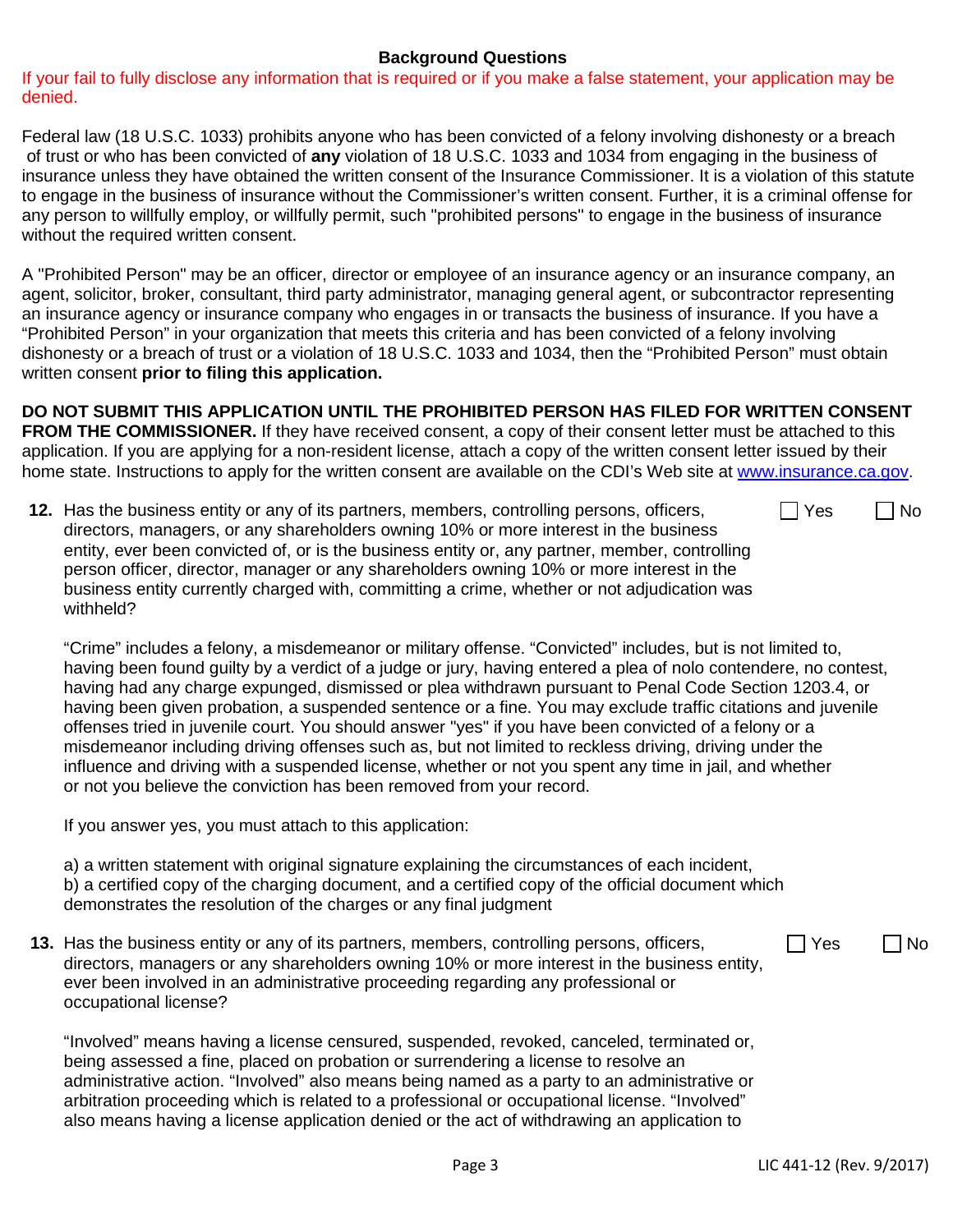| avoid a denial. You may exclude terminations due solely to noncompliance with continuing<br>education requirements or failure to pay a renewal fee.                                                                                                                                                                                                                                                                                                                                          |     |     |
|----------------------------------------------------------------------------------------------------------------------------------------------------------------------------------------------------------------------------------------------------------------------------------------------------------------------------------------------------------------------------------------------------------------------------------------------------------------------------------------------|-----|-----|
| If you answer yes, you must attach to this application:                                                                                                                                                                                                                                                                                                                                                                                                                                      |     |     |
| a. a written statement with original signature identifying the type of license and explaining the<br>circumstances of incident; and<br>b. a certified copy of the Notice of Hearing or other document that states the charges and<br>allegations; and,                                                                                                                                                                                                                                       |     |     |
| c. a certified copy of the official document which demonstrates the resolution of the charges<br>or any final judgment.                                                                                                                                                                                                                                                                                                                                                                      |     |     |
| 14. Has any demand been made or judgment rendered against the business entity or any of its<br>partners, members, controlling persons, officers, directors, managers or any shareholders<br>owning 10% or more interest in the business entity for overdue monies by an insurer, insured<br>or producer, or have you ever been subject to a bankruptcy proceeding?<br>If you answer "yes," submit a statement summarizing the details of the indebtedness and<br>arrangements for repayment. | Yes | No  |
| <b>15.</b> Has the business entity or any of its partners, members, controlling persons, officers,<br>directors, managers or any shareholders owning 10% or more interest in the business entity,<br>ever been notified by any jurisdiction to which you are applying of any delinquent tax<br>obligation that is not the subject of a repayment agreement?<br>If you answer yes, identify the jurisdiction(s):                                                                              | Yes | No  |
| 16. Has the business entity or any of its partners, members, controlling persons, officers,<br>directors, managers or any shareholders owning 10% or more interest in the business entity,<br>been a party to, or ever been found liable in any lawsuit or arbitration proceeding involving<br>allegations of fraud, misappropriation or conversion of funds, misrepresentation or breach of<br>fiduciary duty?<br>If you answer yes, you must attach to this application:                   | Yes | lNo |
| a. a written statement with original signature summarizing the details of each incident; and<br><b>b.</b> a copy of the Petition, Complaint or other document that commenced the lawsuit or arbitration; and,<br>c. a copy of the official document which demonstrates the resolution of the charges or any final judgment.                                                                                                                                                                  |     |     |
| 17. Has the business entity or any of its partners, members, controlling persons, officers,<br>directors, managers or any shareholders owning 10% or more interest in the business entity,<br>ever had an insurance agency contract or any other business relationship with an insurance<br>company terminated for any alleged misconduct?<br>If you answer yes, you must attach to this application:                                                                                        | Yes | No  |
|                                                                                                                                                                                                                                                                                                                                                                                                                                                                                              |     |     |

a. a written statement with original signature summarizing the details of each incident and explaining why you b. copies of all relevant documents. feel this incident should not prevent you from receiving an insurance license; and,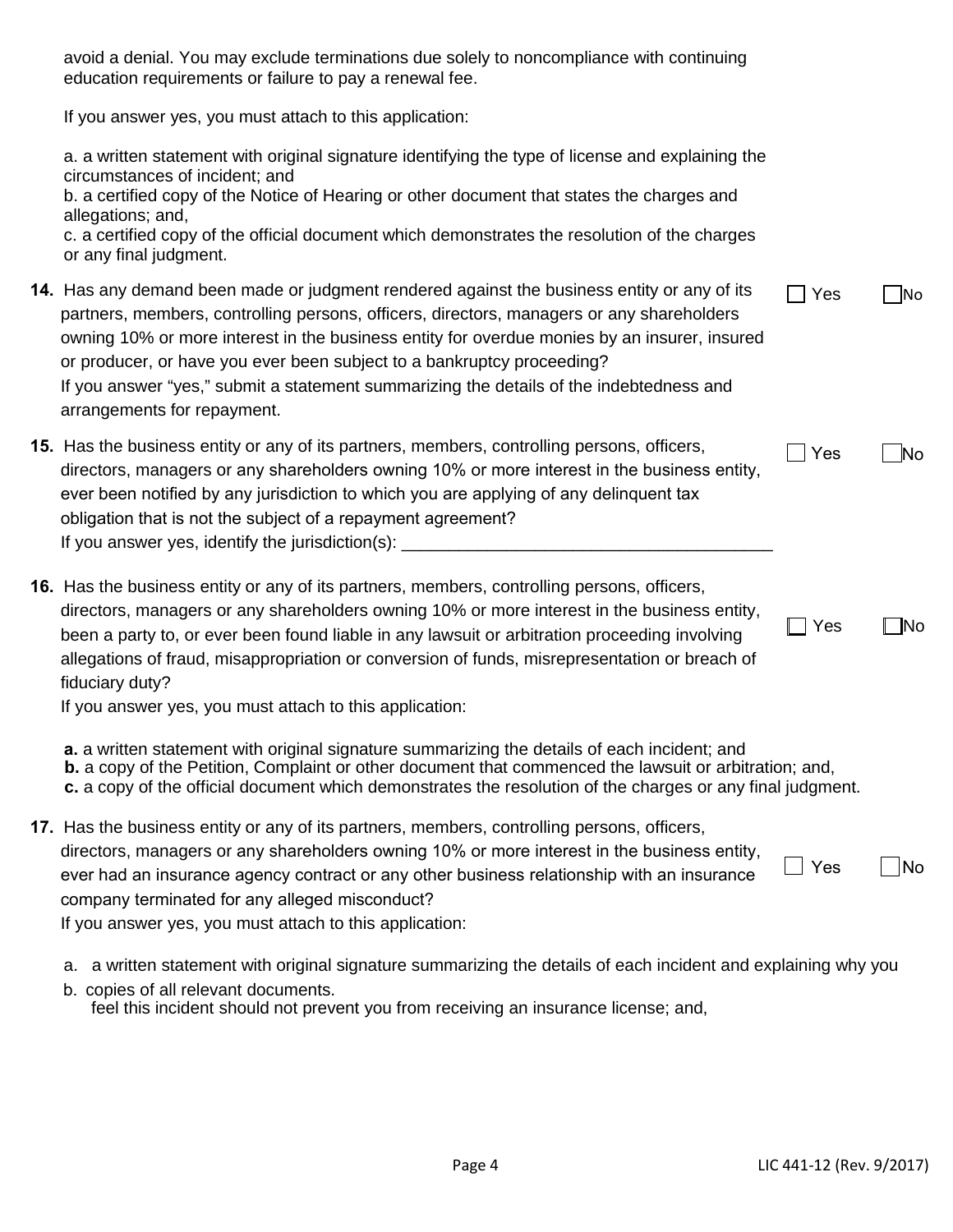**18.** I (we) apply for a Certificate of Registration as an Administrator(s) pursuant to the provisions of Chapter 5A, Part 2, Division 1 of the Insurance Code of the State of California, and I (we) certify (or declare) under penalty of perjury that I (we) have read the foregoing application and know the contents thereof and that each statement therein made is full, true and correct. I (we) understand that pursuant to Sections 1668(h) and 1738 of the California Insurance Code, any false statement may subject my (our) application(s) to denial and any subject my (our) Certificate of Registration to suspension or revocation.

 Further, pursuant to Insurance Code Sections 1703 and 1733, I (we) authorize disclosure to the Insurance Commissioner of all financial institution records of any and all fiduciary accounts for the duration of the terms of this Certificate of Registration.

Signature(s) ,

Relationship/Title **Contract Contract Contract Contract Contract Contract Contract Contract Contract Contract Contract Contract Contract Contract Contract Contract Contract Contract Contract Contract Contract Contract Cont** 

Executed this\_\_\_\_day of\_\_\_\_\_\_\_\_\_\_\_\_\_\_\_\_\_\_, 20\_\_\_, at\_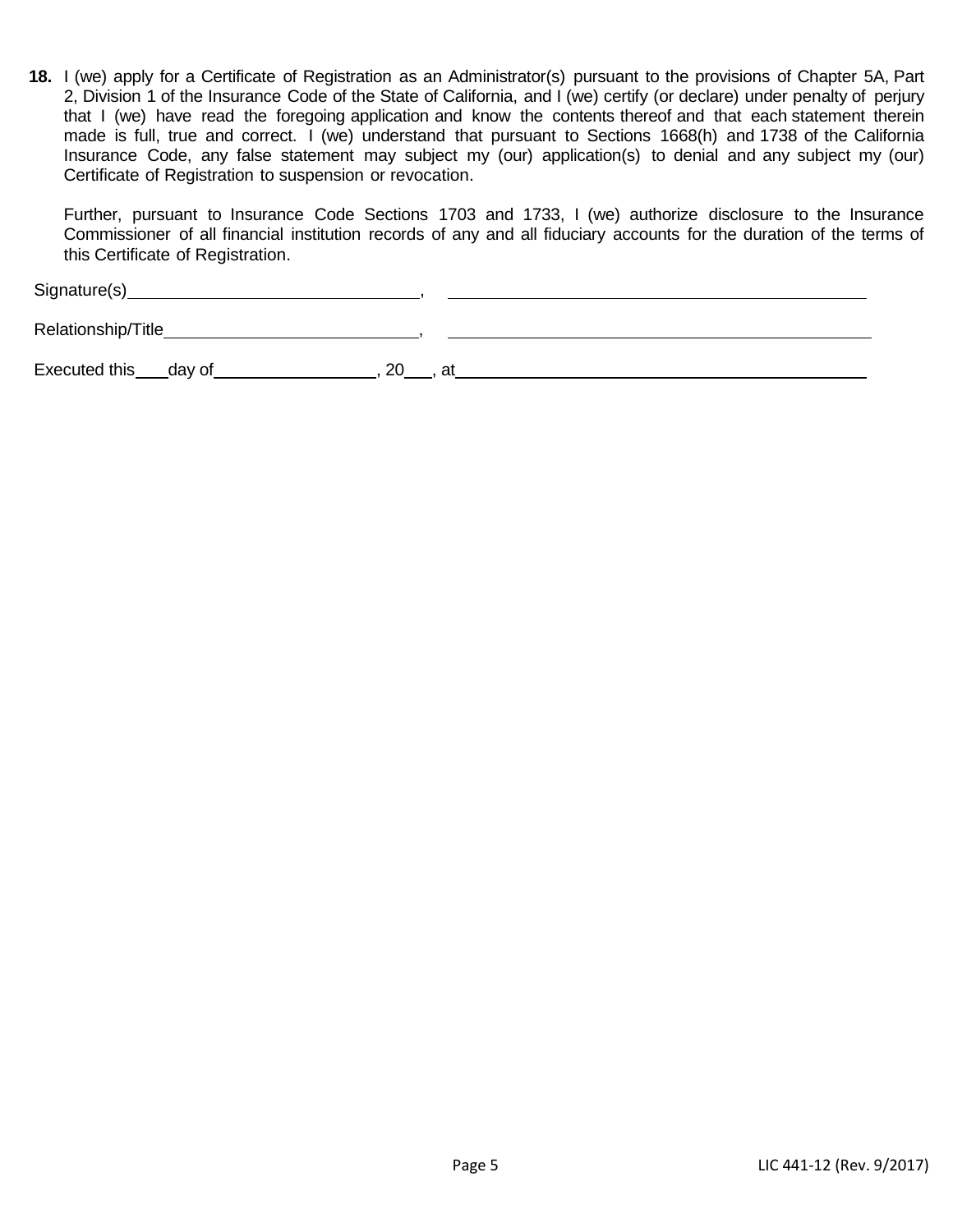In accordance with Section 1666 of the California Insurance Code, this department is requesting additional information from all applicants for the subject license. Please submit the following items with the attached application. Organizations must complete questions 1 through 9.

- 1. A statement as to whether your organization is a California corporation, please include a photocopy of your Articles of Incorporation.
- 2. A list of all current corporate officers, including their complete home address. Please include a statement as to the percentage of stock ownership in the organization, if any.
- 3. A list of all current directors of the organization, including their complete home address. Please include a statement as to the percentage of stock ownership in the organization, if any.
- 4. A list of all current stockholders in the organization with complete home address, along with the percentage of stock ownership of 10% or more.
- 5. A statement as to the number of employees employed by you or your organization. Please include the names of key employees who will assist in performing the tasks of an administrator with a brief statement as to their job assignments. Include an organization chart if it will assist in clarifying the organization structure.
- 6. A copy of the formal written agreement, required by California Insurance Code Section 1759.1, between you or your organization and the insurers with whom you plan to do business. If your organization will not do business with insurers, explain who will indemnify the insured.
- 7. A statement as to any bank facility, including complete address and account number, that has been selected in which you or your organization will maintain any fiduciary bank account required under Section 1759.6 of the Code.
- 8. A statement as to any bank facility, including complete address and account number that has been selected in which you or your organization will maintain any claims payment bank account required under Section 1759.6 of the Code.
- 9. A statement as to how you plan to conduct your business. Include the types of clients you anticipate will use your services as an administrator and the total number of insureds that you anticipate will be handled by your organization.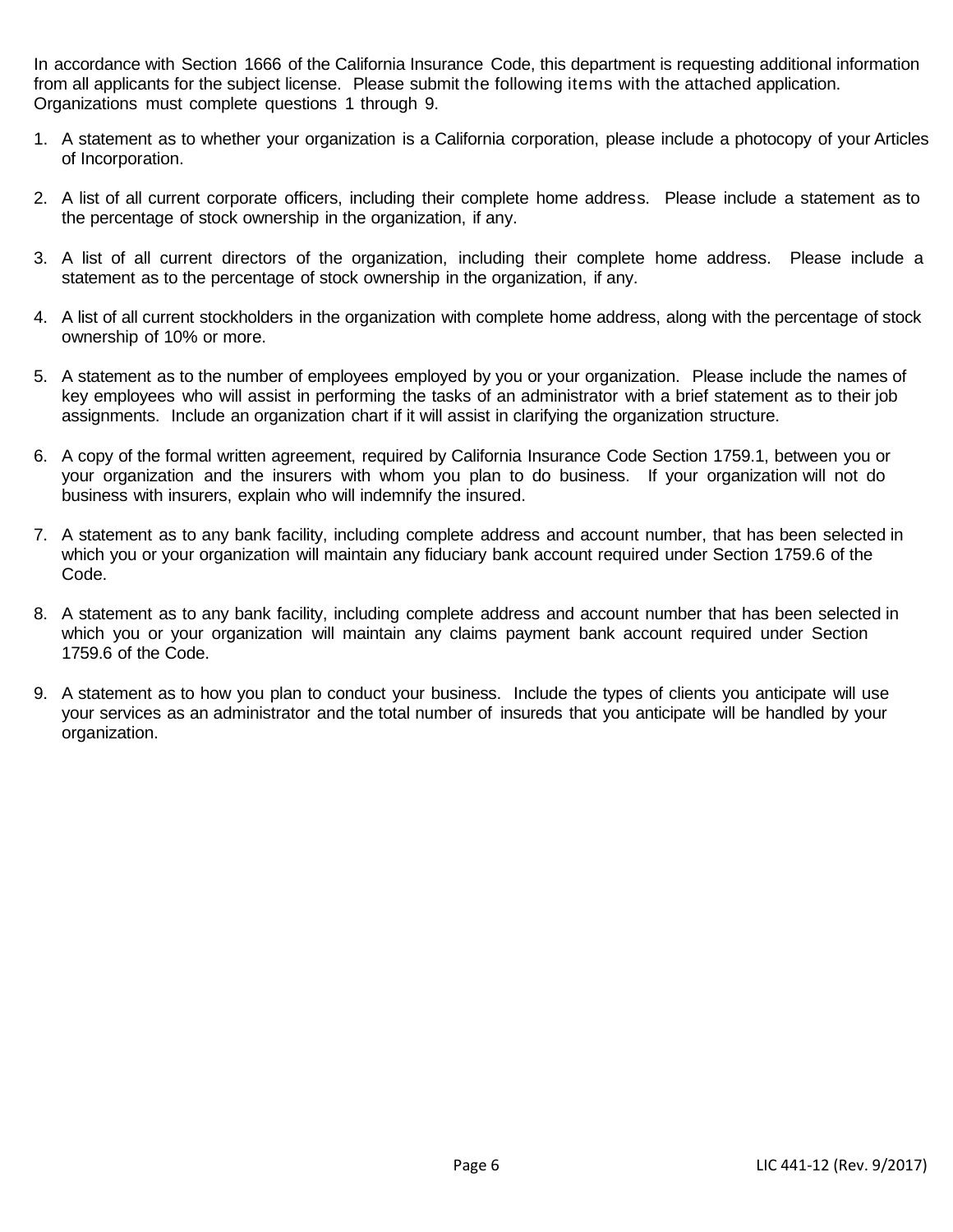## **NOTICE:** INFORMATION COLLECTION AND ACCESS

Section 31(e) of the California Business and Professional Code allows the State Board of Equalization and the Franchise Tax Board to share taxpayer information and requires the licensee to pay his or her state tax obligation. Section 31 also states that the license may be suspended if the state tax obligation is not paid.

 Section 1798.17 of the California Civil Code requires the following information to be provided when collecting information positive identification, to match the names of the certified list provided by the Department of Child Support Services to applicants and licensees, and of responding to requests for this information made by child support agencies. Agency: Department of Insurance, Address: 320 Capitol Mall, Sacramento, Ca 95814-4309, Telephone: (800) 967-9331. from individuals to determine compliance with the group and corporate practice provisions of the law, and to establish

 The Governor's Executive Order B-22-76 requires the following information to be provided when collecting information from individuals:

**AGENCY NAME**  California Department of Insurance Chief, Producer Licensing Bureau TITLE OF OFFICIAL RESPONSIBLE FOR INFORMATION MAINTENANCE:

 California Department of Insurance, 320 Capitol Mall, and Sacramento, CA 95814-4309 ADDRESS

 TELEPHONE NUMBER (800) 967-9331

 AUTHORITY WHICH AUTHORIZES THE MAINTENANCE OF THE INFORMATION California Insurance Code, Chapters 5, 6, 7, 8 -- Part 2, Division 1

 THE CONSEQUENCES, IF ANY, OF NOT PROVIDING ALL OR ANY PART OF THE REQUESTED INFORMATION: Delay or non-issuance of Certificate of Registration applied for.

 THE PRINCIPAL PURPOSES(S) FOR WHICH THE INFORMATION IS TO BE USED: Evaluation of Certificate of Registration application.

 NATURAL PERSONS HAVE THE RIGHT TO REVIEW FILES MAINTAINED ON THEM BY THE DEPARTMENT, UNLESS THE INFORMATION IS EXEMPTED UNDER SECTION 4 OF SAID EXECUTIVE ORDER.

## FILING INSTRUCTIONS

 has been formed as a result of a merger, submit a copy of your approved merger papers. Re: "Business Entity type": Corporation- if already incorporated, attach a copy of your Certificate of Good Standing. If corporation

with your application. Re: "Limited Liability Company" - attach a copy of your approved articles of organization. This documentation must be submitted

with your application.<br>Re: "Business Entity Name": The true business entity name must be entered. Include commas, hyphens, ampersands, etc. This name is subject to disapproval by the Insurance Commissioner.

fictitious name. This name is subject to disapproval by the Insurance Commissioner.<br>Page 7 **LIC 441-12 (Rev. 9/2017)** Re: "Fictitious Name": If you intend to transact insurance in a name other than the true business entity name, enter such